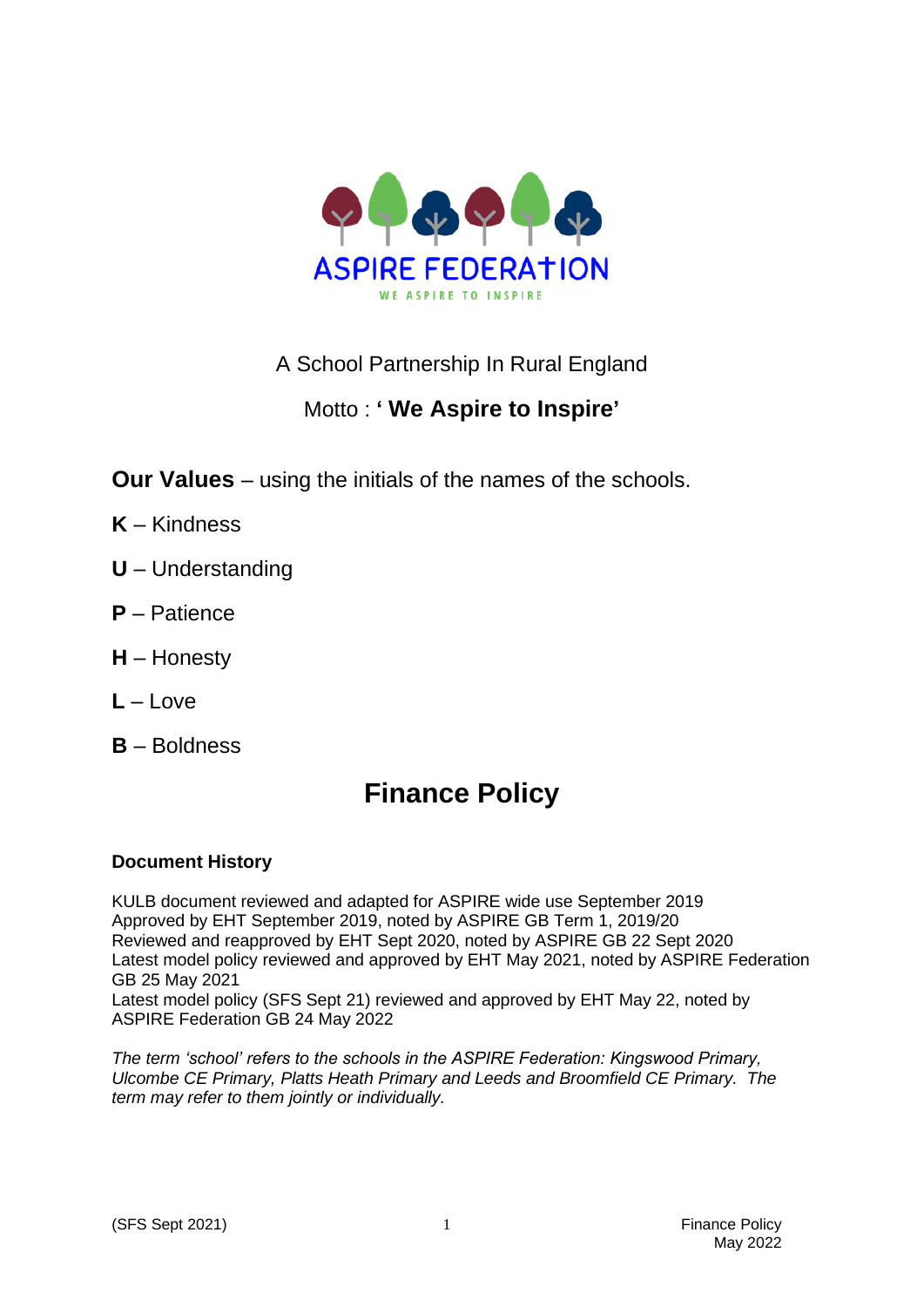At our two Church of England schools this policy will be delivered through strong links made to our Christian values:

#### **Leeds & Broomfield Church of England Primary School**

At Leeds & Broomfield we build strong foundations for all; to learn, flourish and fill their hearts with God's love. Everyone is important, valued and needed to make L&B grow. We give a quality all round nurturing education which develops the whole child; If the rain came we would not fall.

"*As many hands build a house, so many hearts make a school."*

*(Matthew Ch 7 24-27)*

#### **RESPECT RESILIENCE EMPATHY CURIOSITY HONESTY**

Our school Christian Values support the development of the children and all within the school and local community, giving the children and staff a positive outward looking view. The pupils and staff support and help each other and the local community enabling all to flourish.

We have explored the story of Matthew (Ch 7 24-27) showing curiosity, and the children felt empathy for the builder of the house on the sand, but said they must be resilient to try again. Jesus was honest with his followers and people followed and trusted him. The story continues showing how Jesus respected all and everyone who wanted to listen and learn could – no one was turned away. This high level of inclusion and respect is what makes Leeds and Broomfield a great school community to be part of 'many hearts make a school'.

#### **Ulcombe Church of England Primary School**

"*Unity and diversity in the body – one body, many members."*

*(Corinthians Ch 12 12-27)*

**HOPE RESPECT ENDURANCE TRUST**

At Ulcombe Church of England Primary School endurance plays an important role in both our social learning and cultural ethos, where children aspire to be the best they can be. Diversity is the key to our curriculum and opportunities to progress and succeed both academically and as individuals are provided – many members working in unity with respect for each other. Hope is at the heart of our school community and is explicitly shown by both children and adults in our school, regardless of where the path of life leads them. Through God's love and trust each individual learns the skills important for them but also adds value to the community as a whole.

We are Ulcombe Church of England Primary School and each one of us is a part of it!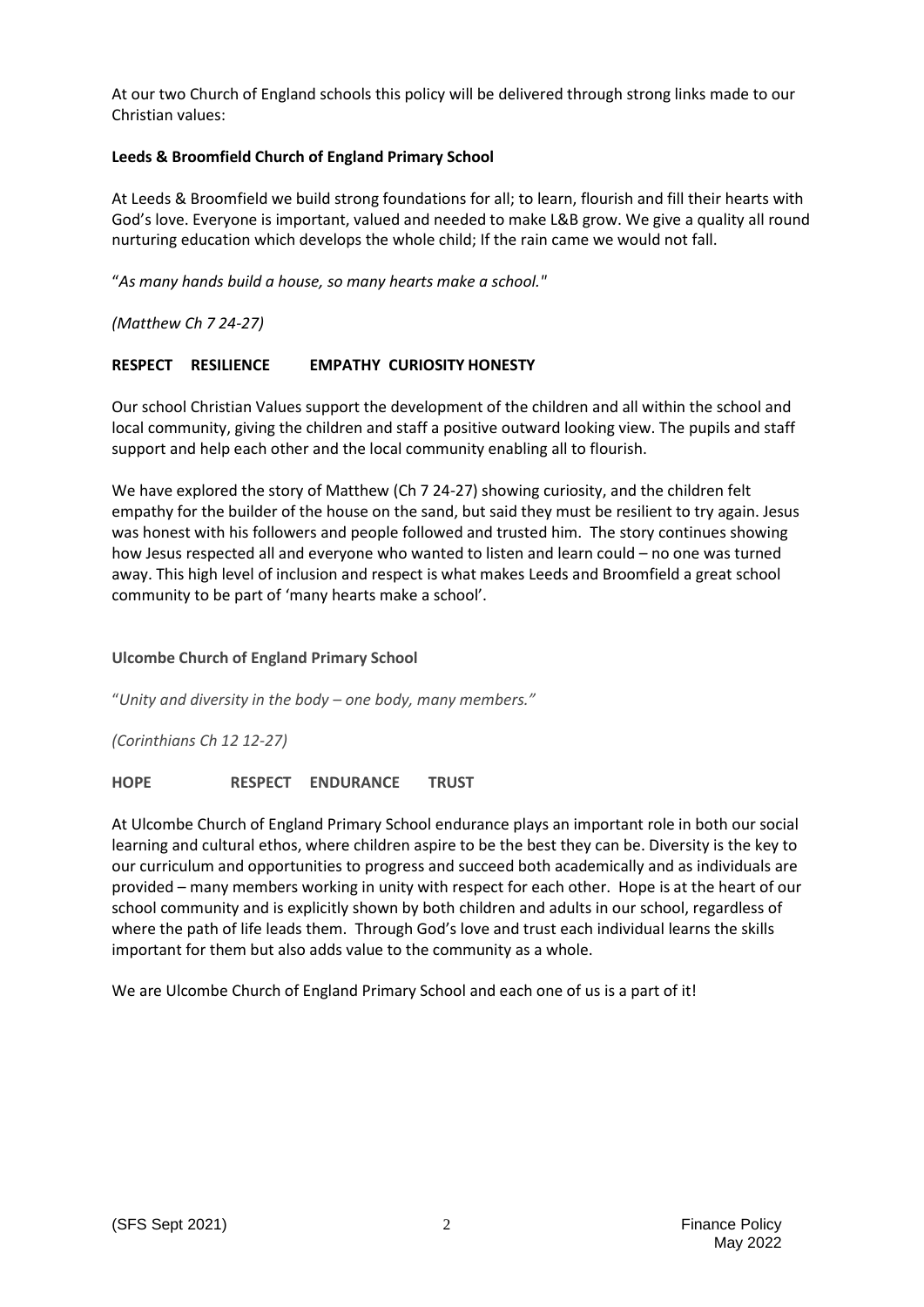#### *Changes made September 2021 are highlighted in yellow.*

# **ASPIRE Federation Finance Policy**

#### **1. Introduction**

The Governors of ASPIRE Federation are committed to providing sound financial controls, to achieving value for money and to being worthy custodians of public money. To achieve these aims the Executive Headteacher and the Governing Body have drawn up this Finance Policy to provide the guiding principles for which all Governors and staff will operate within.

This Policy has been drawn up in accordance with the Local Authority's (LA) Scheme for Financing Schools*.*

#### **2. Principles**

ASPIRE Federation Finance Policy will adhere to the following principles;

• The responsibilities of the Governing Body, its committees, the Executive Headteacher and staff will be clearly defined, and limits of delegated authority established, where applicable.

The *Governing Body* is responsible for taking steps to ensure that expenditure reflects best value principles. This is done by;

- Using both performance data and financial benchmarking to *compare* to similar schools locally and nationally.
- Using the information gained to *challenge* performance and set new targets
- Using fair *competition* through quotations and tenders, ensuring resources and contracts for services are secured in the most economic, efficient and effective way
- *Consulting* parents on policy development and major changes in the use of resources

The school will establish sound internal financial controls, based on the LA's Financial Controls to ensure the reliability and accuracy of its financial transactions.

The budget will reflect the school's prioritised educational objectives through its links to the School Development/Improvement Plan, which indicates the resource implications of each priority.

The budget will be subject to effective monitoring, allowing the Governors, Executive Headteacher and staff to maintain financial control in line with the Balance Control Mechanism by reviewing the current position and taking any remedial action necessary.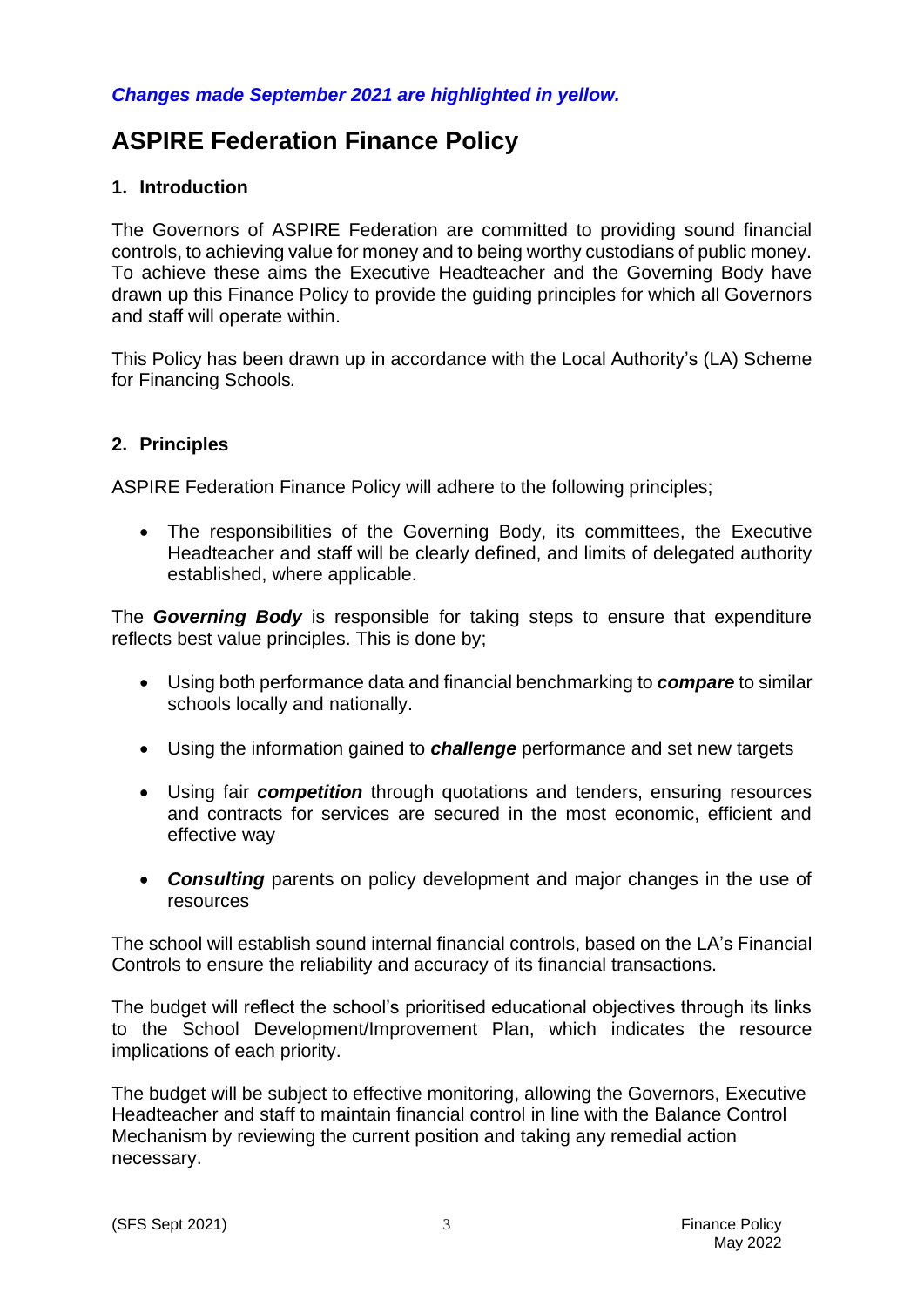The school will be adequately insured against exposure to risk.

The school will ensure that:

- The Budget Share is spent for the purpose of the school only
- Purchasing arrangements achieve value for money
- There are sound procedures for the administration of personnel matters
- There are sound procedures for the administration of payroll matters
- Stocks, stores and assets are recorded and adequately safeguarded against loss or theft
- All income due is identified and all collections receipted, recorded and banked promptly
- The operation of the bank account and the reconciliation of bank balances with the accounting records are properly controlled
- The use of petty cash is strictly controlled (if applicable)
- The use of a NatWest **one**card is strictly controlled (if applicable)
- The School Voluntary Fund and any other non-public funds are administered as rigorously as public funds
- Any suspected irregularity will be reported immediately to the LA's Head of Internal Audit
- The school will adhere to current GDPR and Data Protection legislation
- Appropriate training in financial administration will be given to enable staff cover at all times

## **3. Putting Policy into Practice**

## **3.1 Delegated Authority**

The Full *Governing Body* of ASPIRE Federation has overall responsibility for the management of all of the school's finances covering the revenue budget, other budgets delegated or devolved by the LA and other funds (e.g. the School Voluntary Fund).

The *Full Governing Body* of ASPIRE Federation will ensure the annual detailed report of the Schools Financial Value Standard (SFVS) is provided to them and the chair of governors will sign the completed form prior to sending a copy to the Local Authority.

(SFS Sept 2021) 4 Finance Policy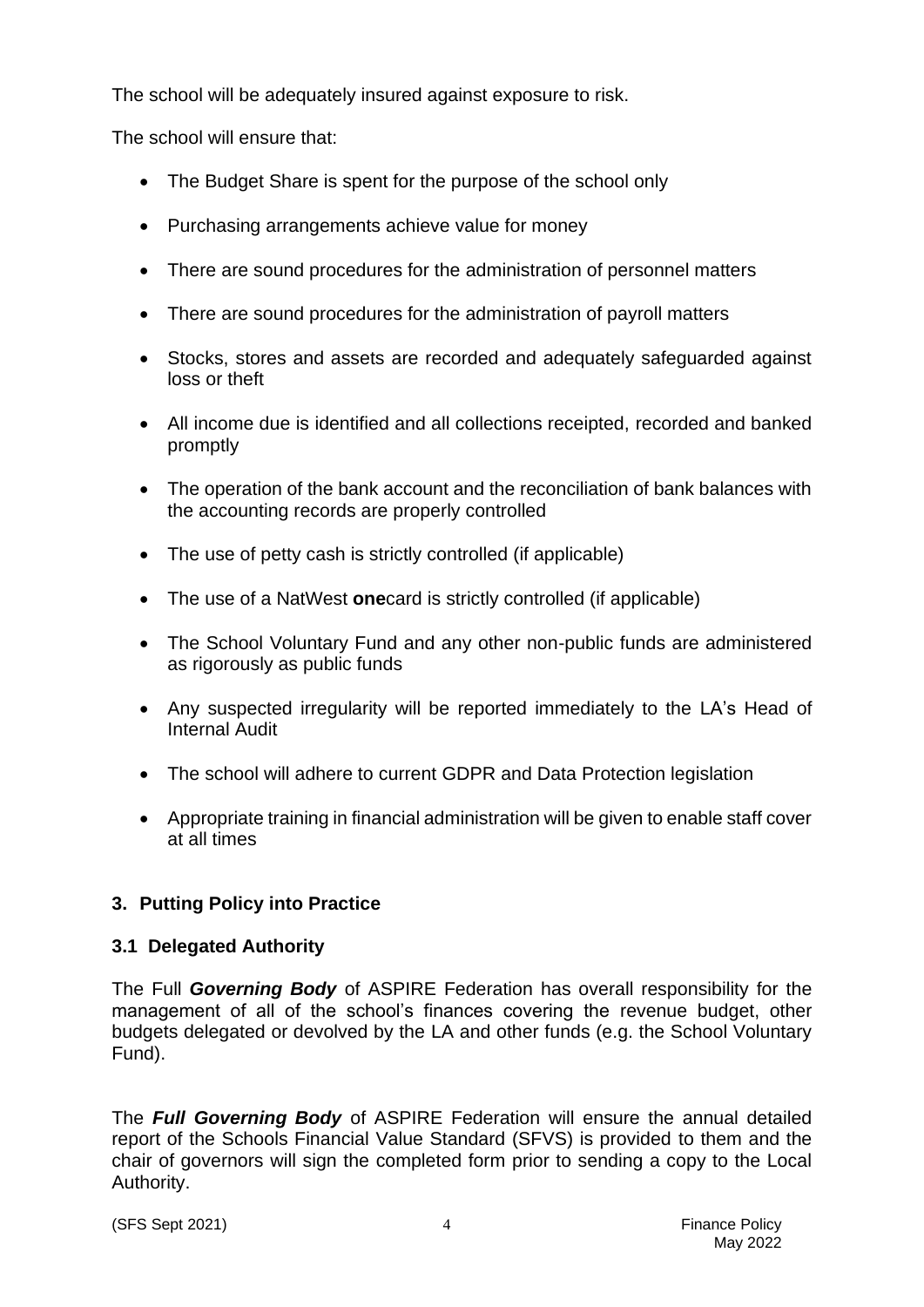The *Full Governing Body* has delegated responsibility for the following aspects of financial management;

- Evaluate and recommend the three-year budget plan, which shows clear links to the School Development/Improvement Plan, for approval by the Full Governing Body
- To review the Finance Policy and agree levels of delegation
- To review the Charges and Remissions Policy for approval by the Full Governing Body
- To review a Pay Policy for approval by the Full Governing Body
- To make decisions in respect of service agreements and insurance
- To advise the Full Governing Body of any consultations to change the LA Scheme for Financing Schools, to allow the school to respond to any consultation
- To report monitoring and the outturn position to the Full Governing Body, highlighting any significant variances
- Evaluate any proposed virements ( If applicable )
- Evaluate and report on Tenders for Contract Services to the Full Governing Body
- Keeping in-school financial procedures under review
- Benchmark the school's financial performance and report to the Full Governing Body

The *Executive Headteacher* is responsible for implementing the decisions of the Governing Body and for the operational management of the school. The general administration of financial procedures may be delegated to other members of staff at the discretion of the Executive Headteacher and this delegation should be documented in the Finance Policy.

### **3.2Internal Financial Controls**

The internal financial controls operated by ASPIRE Federation follow the financial controls set out in the LA's Scheme for Financing Schools.

### **3.3Financial Links to the School Improvement Plan**

The School Development/Improvement Plan has sufficient scope and depth of the financial implications and it is reflected in the school's three-year budget plan.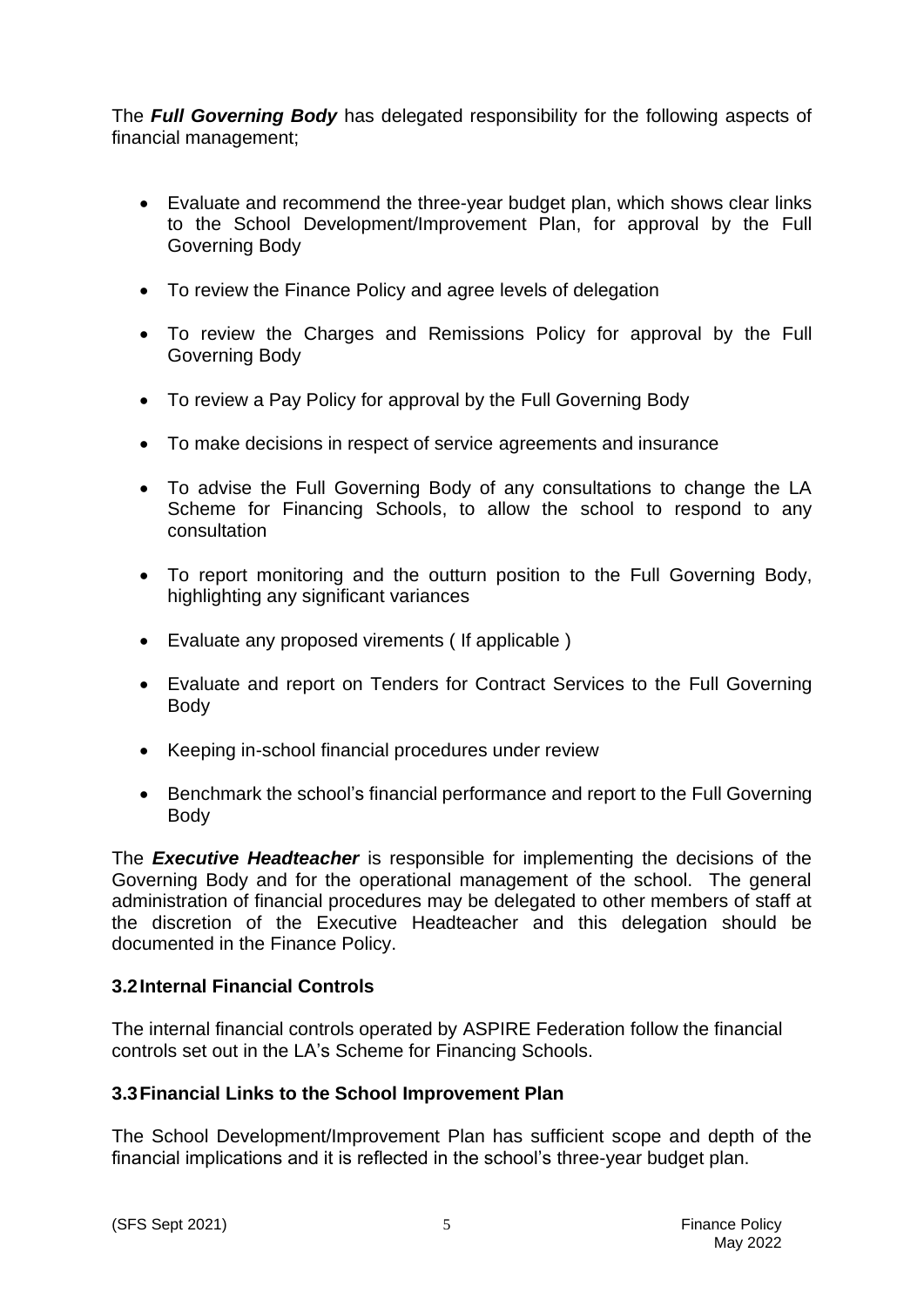### **3.4Monitoring**

ASPIRE Federation recognises that the regular monitoring of income and expenditure against the agreed budget is central to effective financial management. To this end, the Executive Head/Head of Schools carries out a monthly internal monitoring procedure, copied to the Chair of Governors. A monitoring report is taken to all meetings of the Full Governing Body. Monitoring reports are submitted to the LA in accordance with its timetable. Governors should ensure their meetings are timed to see all monitoring submitted to the LA either prior to submission or soon after. This will ensure they have an up-to-date position of the school's finances.

#### **3.5Insurance**

ASPIRE Federation is insured through *the Kent County Council (KCC) 'Safe Hands'*  **Scheme** with relevant cover, as identified by the schedule received from the LA's Insurance section.

ASPIRE Federation is insured as standard through the Safe Hands (RPA) scheme and therefore recognises that only cash held on site up to £3000 if held in a safe/strongroom or £250 if held in a locked receptacle (other than safe/strongroom) is insured.

#### **3.6Purchasing**

At ASPIRE Federation, budgets are delegated to key stage co-ordinators and class teachers. Budget holders prepare a 'needs budget' for their area of responsibility, which is approved by the Executive Headteacher in line with the priority needs of the school and the School Development/Improvement Plan.

All staff adhere to the school procedures for purchasing items, as laid down in the School's Staff Handbook, paying regard to value for money at all times. The Executive Headteacher or designated deputy (Head of School) authorises all orders and invoices prior to payment.

Where the school purchases larger items, we adhere to the procedure for Spending the Council's Money as laid down in the Scheme for Financing Schools [http://www.kelsi.org.uk/policies-and-guidance/finance-guidance-and](http://www.kelsi.org.uk/policies-and-guidance/finance-guidance-and-policies/scheme-for-financing-schools)[policies/scheme-for-financing-schools](http://www.kelsi.org.uk/policies-and-guidance/finance-guidance-and-policies/scheme-for-financing-schools)) in summary:

- For orders in excess of £8,000, but less than £50,000, three written quotations are obtained and submitted to the Full Governing Body for approval.
- For orders of £50,000 or over, no fewer than three competitive tenders are sought and submitted to the Full Governing Body for approval

All of the above will be minuted at the appropriate Governing Body meeting to ensure that the School is seen to be obtaining value for money at all times.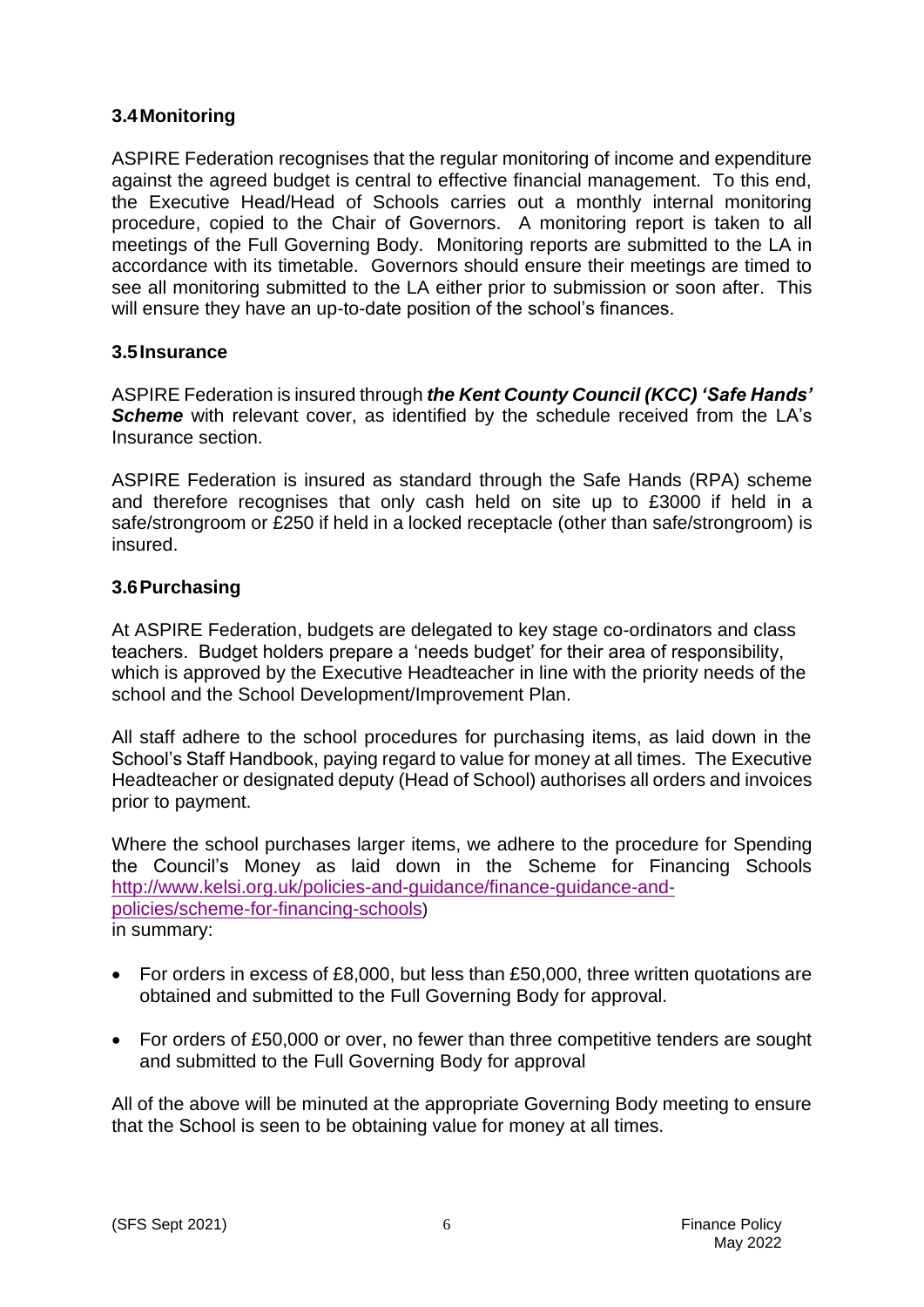**The school does not enter into any Hire Purchase agreements, Finance agreements or Finance Leases as this constitutes borrowing which is not permitted.**

#### **3.7 Personnel Matters**

At ASPIRE Federation, at the start of every financial year the *Executive Headteacher* uses a financial planning tool to calculate the salary costs of all members of staff, including increments, where applicable. These details are used by the Full Governing Body for incorporation into the school budget planning process.

The *Performance Management Committee* undertakes an annual review of the Executive Headteacher's salary, and recommends enhancements, if applicable, to the Full Governing Body for approval.

The Executive Headteacher/Head of School undertakes an annual review of all other staff, in accordance with the Governors' Pay Policy and reports to the Full Governing Body.

Details of all salaries are recorded as a confidential item in the minutes.

### **3.8 Payroll Matters**

The payroll provider at ASPIRE Federation is **Capita***,* who provides payroll services to the specification laid down by the LA. The Executive Headteacher/Head of School, signs off the monthly payroll reports once they have been checked for accuracy.

#### **3.9Safeguard of Stocks, Stores and Assets**

All staff at ASPIRE Federation are responsible for the security of school assets. Coordinators, subject managers and class teachers safeguard their assets and maintain asset registers, which are checked at least on an annual basis and certified by the Executive Headteacher or designated deputy (Head of School). Other school assets are recorded on a general asset register, maintained and updated by the school office.

Items of value are held in a locked cupboard/cabinet, wherever possible and all items are visibly security marked to deter theft.

Where assets are written off and disposed of, the Full Governing Body agrees and is minuted. The Executive Headteacher/Head of School may sign off asset disposal up to the value of £300.

Where school assets are loaned to staff or pupils, a loans book is completed and signed when borrowing the item and again when the item is returned.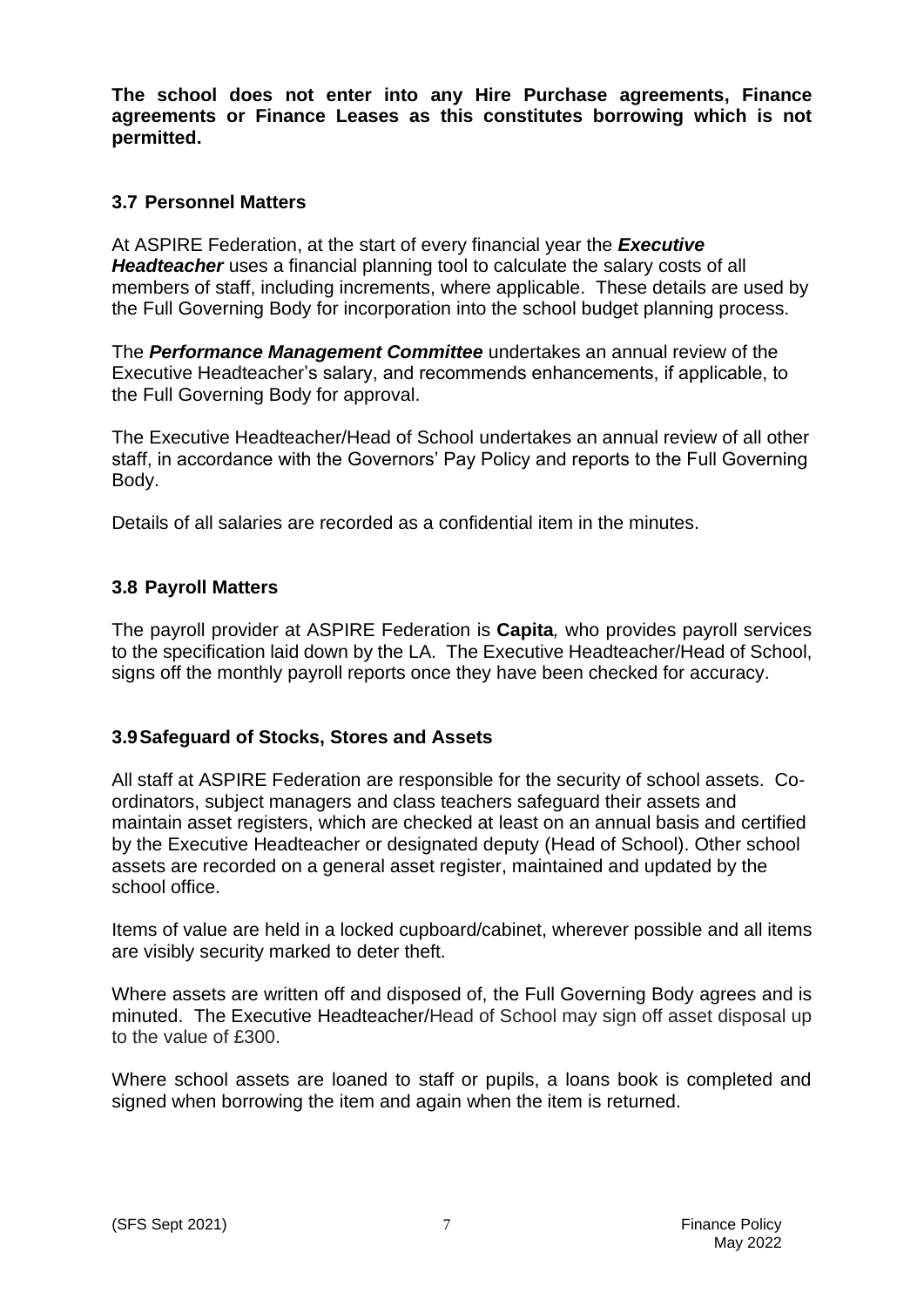#### **3.10 Income**

At ASPIRE Federation, the Lettings Policy is reviewed and approved by the Governing Body.

Where debts are required to be written off, after every effort has been made by the Executive Headteacher and Governors to recoup the monies, the Full Governing Body will approve up to £1,000. Approval to write off debts over £1,000 is required in writing from the LA Finance Business Partner CYPE.

We have agreed a level of cash to be held in school at any one time as £200. Cash will be receipted, recorded and banked promptly at all times.

#### **3.11 The School Bank Account**

ASPIRE Federation operates its school bank account(s) in accordance with the regulations in the LA's Scheme for Financing Schools.The school operates only one current account for the administration of KCC official funds.

Bank account signatories are updated immediately there is a change in staffing and details are copied to the Schools Financial Services, as a matter of course.

ASPIRE Federation pays suppliers/invoices via online banking/BACS ensuring it adheres to all financial controls within the Scheme for Financing Schools. *(delete if not applicable)*

Bank statements at ASPIRE Federation are received/printed out on at least a monthly basis and reconciled in accordance with LA guidelines. The Executive Headteacher or designated deputy (Head of School) signs and dates the bank statement as soon as possible after the reconciliation has been checked.

#### **3.12 Petty Cash**

No petty cash is held by ASPIRE Federation Schools

#### **3.13 NatWest one**card **(state if not Applicable)**

ASPIRE operates an approved **one**card in accordance with the LA guidance. The approved user/s is/are the Executive Headteacher, Head of Schools and designated office and support staff. The monthly card limits are £200-1000 (dependent on staff member).

Executive Headteacher £1000 Head of School £750 Office and Support Staff £200-500

#### **Personal credit cards will not be used for the purchase of items for the school.**